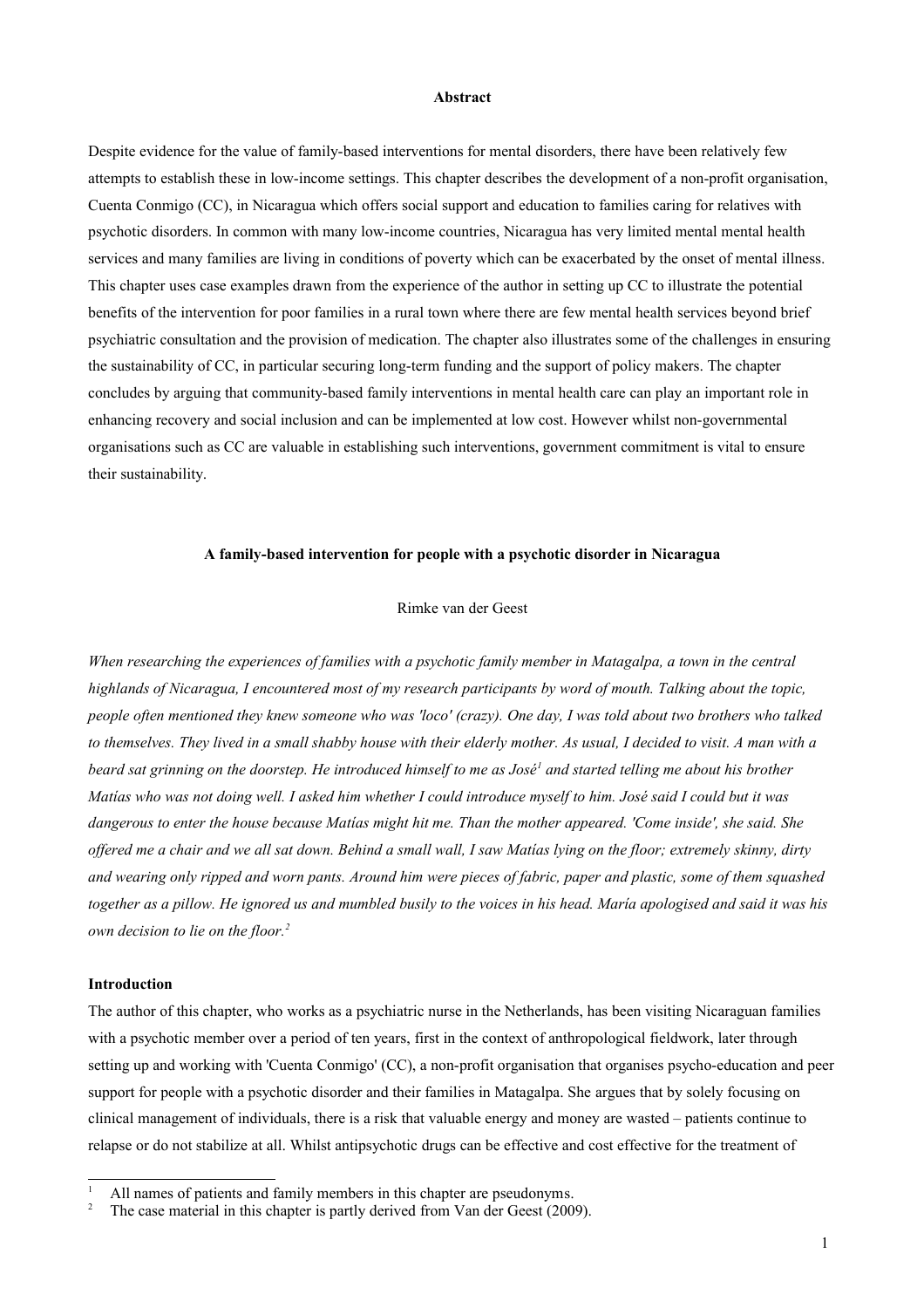psychotic disorders, their benefits can be enhanced by psychosocial interventions, such as community-based family support and education (Patel et al., 2007: 991). By describing the working method of CC, an attempt is made to show that in a context of poverty and limited psychiatric care, it is possible to improve the lives of psychotic patients and their families with only a minimum of resources.

This chapter will describe the national mental health system in Nicaragua, before focusing on the town of Matagalpa. It considers what people do when their family member develops a psychotic disorder and what type of care is available. The author will then explain how the non-profit organisation CC has emerged and how it evolved into the organisation it is today. The chapter concludes with a discussion on the strengths, limitations and challenges of CC's approach.

## **The Mental Health System in Nicaragua**

Nicaragua (population 6 million) is the second poorest country in Latin America after Haiti. Although poverty has declined in recent years, natural disasters and distortion of commodity prices in the international market has led to increased poverty in rural areas (World Bank, 2014, IFAD, 2014). The healthcare system of Nicaragua is divided into public and private care. Less than 1% of the national health budget is used for mental health care and 91% of this is used for the only psychiatric hospital in the country in the capital Managua. Psychiatric and/or psychological consultations are offered in 34 of the 177 public health centers. There are around 92 psychiatrists in the country. The majority (80%) work in the capital, mostly in private clinics. Since the 1990s specialists have opened private practices because of scarce job opportunities and low salaries in public mental health services and many psychiatrists emigrate within five years of completing their training. Only 2% of medical education is devoted to mental health, consequently medical doctors have little knowledge about psychotic disorders. Psychiatric nurses do not exist in Nicaragua. The nurses who work in the psychiatric hospital in Managua do not receive specialised education in psychiatry (Informe de Pais Republica de Nicaragua, 2005, Van der Geest, 2009, World Health Organization, 2011).

No exact data exist on the treatment gap for people with a psychotic disorder in Nicaragua. A review of epidemiological studies conducted between 1980-2004 estimated that in Latin America and the Caribbean over onethird do not receive care (Kohn et al., 2005). For those that do get help, the care is not very effective. Free medication in Nicaragua is limited to cheaper first generation antipsychotics like haloperidol, thioridazine and chlorpromazine. Despite their inclusion on the Ministry of Health's basic medicines list, the supply is insufficient and availability varies from month to month. All this causes frequent discontinuation of and changes in treatment.

Given the unequal spread of psychiatrists in the country, for many Nicaraguans there is no psychiatrist nearby. To receive medication patients and family members have to travel to the nearest town. Crisis patients are referred to the psychiatric hospital in the capital Managua. The family has to pay for an ambulance or arrange their own transport. The hospital consists of four wards with 196 beds in total. The beds have no sheets and there is no possibility for patients to store private belongings. The average stay is over two months and there are 73 patients who have been in the hospital for more than 10 years. With one nurse and one assistant in charge of fifty patients there is little time for individual attention. Nurses are poorly motivated due to low wages and lack of specialised mental health training. Stories of violence and patients beating each other up are common (Informe de Pais Republica de Nicaragua, 2005, Van der Geest, 2009, World Health Organization, 2011).

An official mental health policy does not exist in Nicaragua. In 2005 a report on the current state of mental health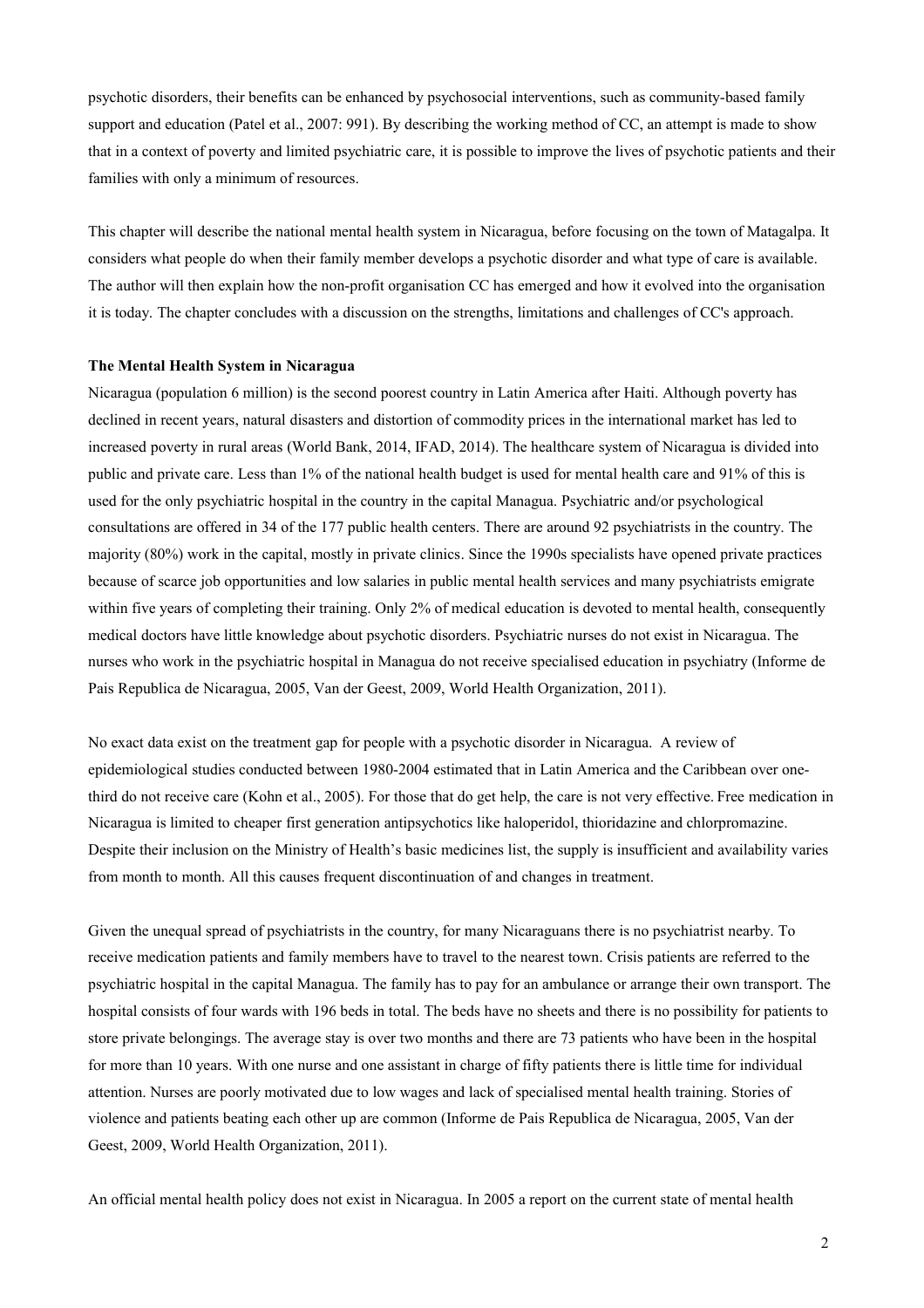services in Nicaragua was published by order of the Panamerican Health Organization / World Health Organization. It aimed to improve mental healthcare by creating a baseline for monitoring the progress in implementing new policies and developing community services. One of its recommendations was "to involve patients, families and other stakeholders in the promotion, prevention, treatment and rehabilitation of mental health." However in this respect, nothing much has happened. In 2009 there was an attempt to bring together policy makers and family members but the initiative stopped as there was no money to facilitate the meetings, or to pay the transport to Managua where the meetings were held. As in many other low-income countries, scarce financial resources and the low position of mental health on the political agenda are two of the barriers to improvement of mental health care in Nicaragua (Saraceno et al., 2007: 3).

## **Psychosis in Matagalpa: "It is better to leave him alone"**

One of Nicaragua's regions is the coffee-dependent central region where the town of Matagalpa is situated. This region is home to 23 per cent of the Nicaraguan population, and 46 per cent of the country's poorest inhabitants (IFAD, 2014). Consequently having a psychotic family member in Matagalpa is often but one problem on top of several other difficulties:

*The small house of María and her ill sons José and Matías, looked neglected; floor, walls and ceiling were full of cracks. The electricity had been cut off eight years ago because of unpaid bills. María only made a little bit of money from selling second-hand clothing in the street. The father of José and Matías passed away when the brothers were three months and three years old, respectively. He was shot in his taxi by a customer who refused to pay his fare. María had four more children with a second husband, three of whom died shortly after birth. The fourth child died six years ago at the age of twenty-four in a fight on a coffee plantation. Her second husband was a violent man, María does not want to talk about him.*

When someone develops a psychotic disorder in Matagalpa, most people initially spend the little money they have on *curanderas* (natural healers) or *brujos* (witch-doctors). Such healers can be far away from the homes of those who consult them. Julio, the father of a psychotic young man in Matagalpa, travelled eight hours by bus to get to a recommended *curandera* who said that he and his son had to stay for a couple of months to be able to cure the disease. Julio decided not to stay. He could not afford to lose his job in Matagalpa as he had a family to feed. Sometimes psychotic symptoms are explained by beliefs in Satanic forces. Matagalpa has hundreds of churches, mostly evangelical, and some families decide to trust only God. They pray and invite faith healers to exorcise the evil spirits.

Eventually, some families find their way to the psychiatrist in Matagalpa. Dr Espinoza<sup>[3](#page-2-0)</sup> started studying psychiatry after the revolution in the early eighties and has been working in Matagalpa ever since. He is available for consultations at the public clinic for an average of 45 minutes per day. Treatment consists of prescribing medication and/or referring patients to the psychiatric hospital in Managua. There is no time to explain about the origins of symptoms, the management of medication or possible side effects. Dr Espinoza does not keep medical records, he only writes down the patient's sex and age, asks which medication the patient is on and writes a prescription based on the information the family gives him. The patient is often left at home. This field note illustrates the brevity of such consultations:

<span id="page-2-0"></span><sup>&</sup>lt;sup>3</sup> This name is a pseudonym.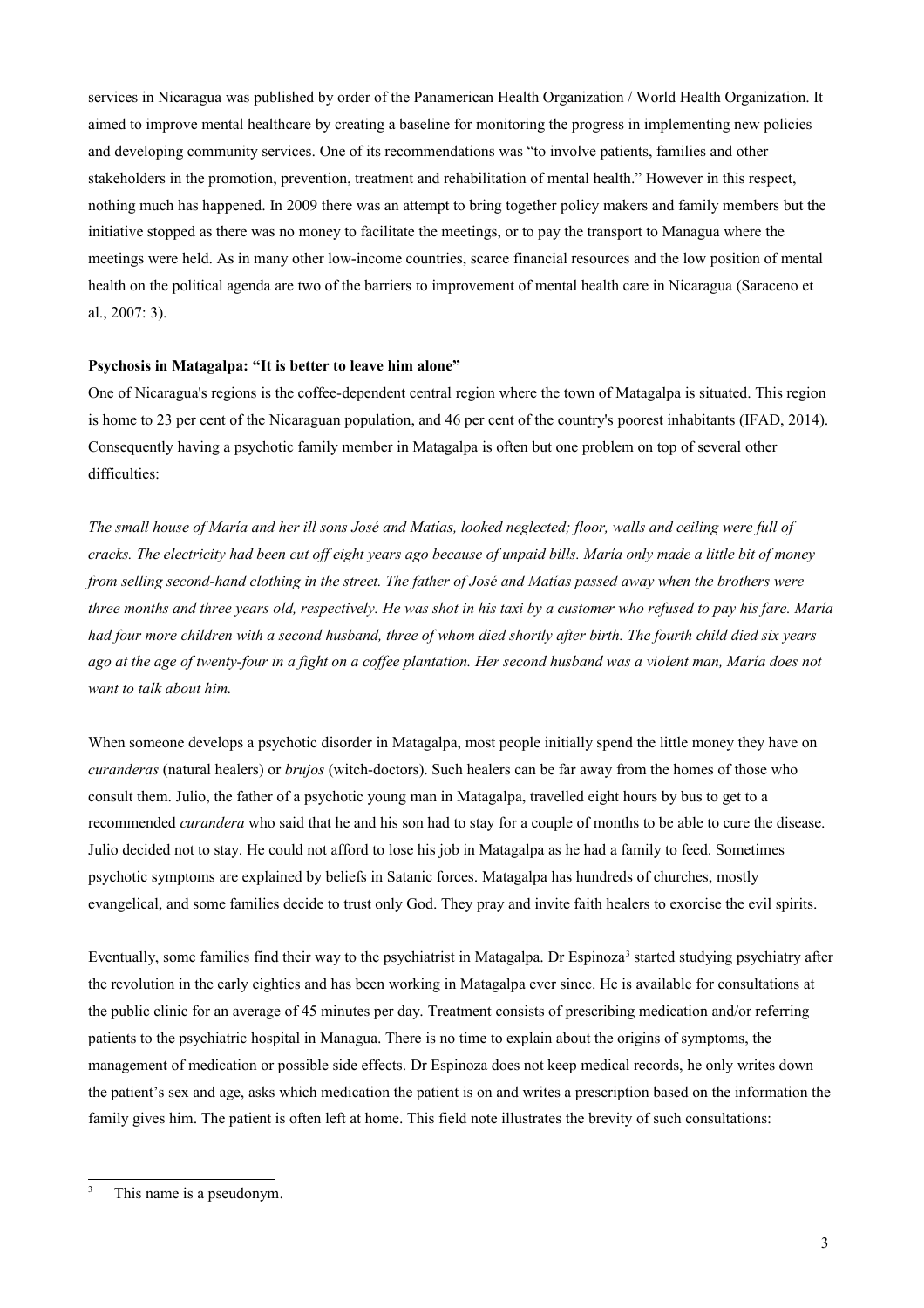*There is a queue of about thirty people in front of a door with the word 'psychiatry' written on it. When Dr Espinoza arrives, a nurse urges everyone to make room and stop pushing. It is 1.45 pm when the first patient is allowed to enter the consultation room. The patient tells the doctor that she cannot sleep at night. Her neighbour who accompanies her adds that she hears voices and sees things. The doctor asks whether she has been taking her medication. She says she has not been taking it for a while because the clinic had run out and it is too expensive to buy from the pharmacy. The next patient who comes in starts telling a story but unfortunately there is no time for it as the queue of waiting patients is long. The doctor hands her a prescription and she willingly leaves the room. Next is the mother of a woman who was found walking naked through the streets of Matagalpa a month ago. She is doing better after a recent stay at the psychiatric hospital in Managua. Dr Espinoza gives her a new prescription and calls the next patient in. He will see patient after patient until the last patient leaves at 2:30 pm. He has seen 15 patients in 45 minutes, an average of three minutes per consultation.*

The conditions under which Dr Espinoza carries out his consultations are not favourable for the patients and their families. He refers to his work in the public clinic as charity work because his salary is so low. He works a couple of hours a day in a private clinic in addition to his job as a government official. In 2014 a consultation in the private clinic cost 25 US dollars, a price only the rich can afford, although poor people do get themselves into debt trying to get the best care for their loved one. The psychiatrist says his work is demanding with a lot of responsibility: "If a psychotic patient injures someone, people will blame me." The dosage of the antipsychotic drugs he prescribes is much higher than recommended in the guidelines. As a result, people get so many side effects that they often stop taking the medication.<sup>[4](#page-3-0)</sup> In recent years second generation antipsychotic drugs have been introduced to the Nicaraguan market but these very expensive drugs can only be purchased from private pharmacies.

In 2009 a second psychiatrist was hired in Matagalpa to work some hours in the general hospital. Aside from the consultations in the hospital and the public clinic, there is no professional help available to monitor any medical treatment. The entire burden falls upon the family. They have to manage the patient's behaviour and make sure that he or she takes the medication. Besides the problem of side effects, the patient often stops taking pills because of lack of insight into the illness, typical of psychotic disorders. It makes families feel frustrated and hopeless. Sometimes family members themselves stop giving medication because they think treatment can be stopped once the psychotic symptoms have disappeared. Given the brevity of mental health consultations and lack of follow-up, it is unsurprising that they have this view. As a result patients relapse and problems start all over again.

*According to María, Matías had not been taking any medication in ten years. She said he suffered from severe side effects whenever he took it. He had been admitted to the psychiatric hospital in Managua three times. María thought he* was more rebellious than José, who had only been admitted once. Despite the admissions to the psychiatric hospital *both sons remained ill. María said she could not afford to continue the search for a cure. In her opinion the only option left for her was praying to God; only He might be able to change the situation.*

After years of struggling with a psychotic family member, families in Matagalpa often choose to "*dejarlo tranquilo*" (leave him in peace). They get to the point where they say: Let him do what he wants, do not argue with him, just accept that he cannot work or marry. The family of Camilo, a man that is – to this day – wandering the streets in Matagalpa,

<span id="page-3-0"></span><sup>4</sup> Side effects of first generation antipsychotic drugs such as chlorpromazine are common and disabling and include tremor, restlessness, and muscle stiffness.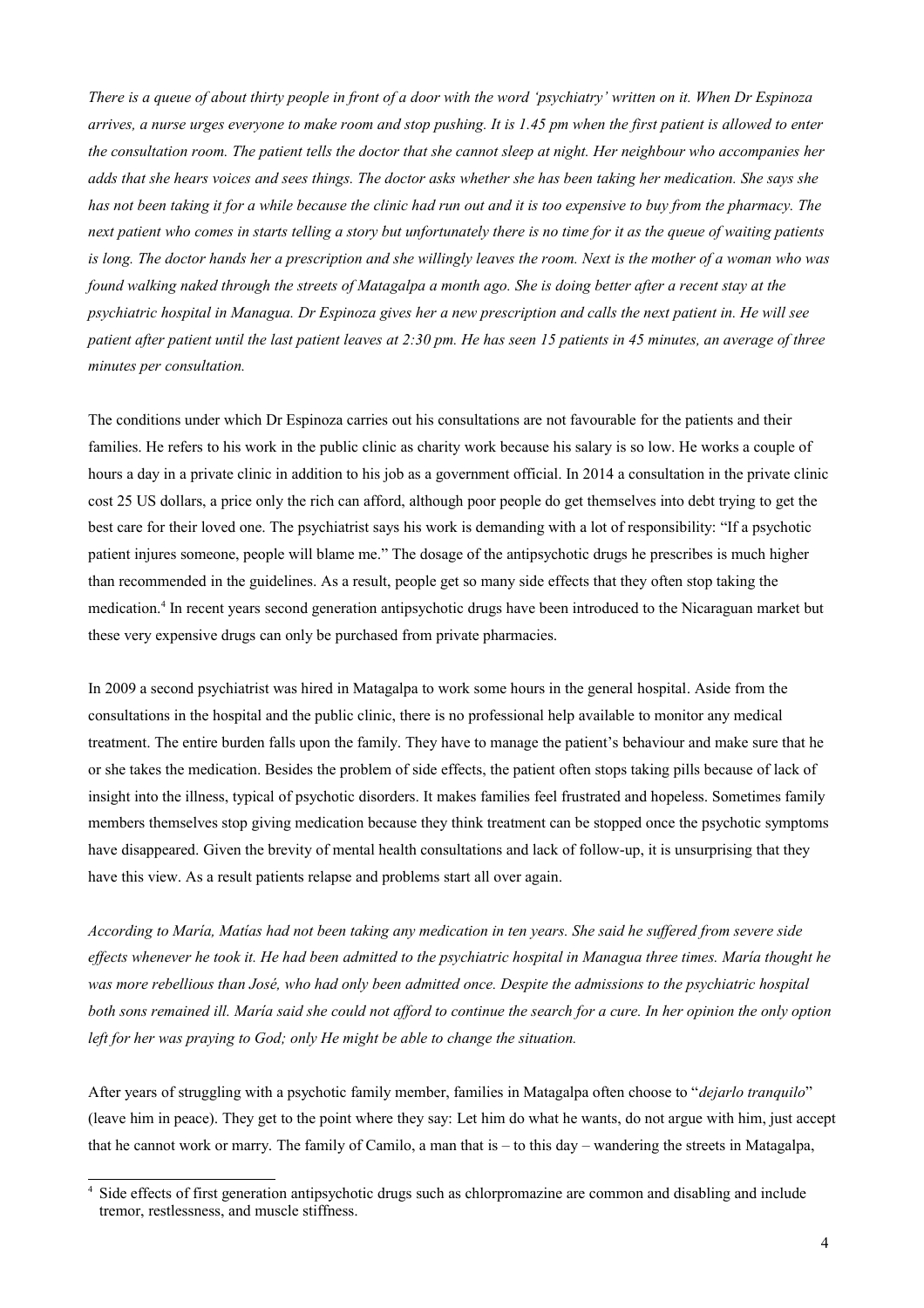brought him to the psychiatric hospital seven times. According to his sister, Camilo had become ill after a doctor falsely informed him that he had HIV. He never recovered from this *susto* (shock) and has been talking to himself ever since.[5](#page-4-0) Each time he was discharged from hospital, Camilo was less psychotic but then stopped taking medication and fell ill again. "Now, we gave up", his sister explained. "This must be what he wants".

Other families choose to lock up their psychotic family member for that person's protection. The 25-year old psychotic girl Mirna used to run away from home and return without any clothes. Her parents locked her up to protect her from being raped. The girl's psychiatric situation worsened dramatically due to the captivity but the family did not see other options. In 2006 Mirna escaped and jumped off a bridge. She survived but in 2007 she died of perforated intestines after swallowing metal nails she had pulled out the walls of her room.

Fear of stigmatization is another reason to 'hide' a psychotic family member from the outside world. Many Nicaraguans are convinced that all 'crazy' people are dangerous. If a psychotic person injures or murders someone, it will most likely reach the front page of the newspaper. This perpetuates the image of the mentally ill as violent and feeds a popular appetite for drama. Manuel, a psychotic young man in Matagalpa, injured eight people in 2007. His mother was invited by a national television show to tell the story. She was not happy about doing so, but she was poor and they paid her well.

## **From research to action**

The focus of my 2004 Master's thesis in anthropology was the impact of psychosis on families in Nicaragua. How do people deal with a psychotic family member in the context of poverty? Where do they search for help when information and professional care are not readily available? I did not disclose my background as a psychiatric nurse during the research, so as to encourage families to communicate openly about visits to traditional healers and the explanations they held for psychosis. One day however, I stepped out of my role as a researcher. It was the extreme suffering of an elderly couple that led me to move from research to action. The couple was struggling with their son, for whom they had spent years trying to find appropriate care to no avail. On top of that, they carried the burden of the tragic deaths of four of their other children. I told the father about the psychiatrist and he decided to visit. Dr Espinoza diagnosed the son with schizophrenia and prescribed medication. In the following months, the son got more stable and I gave the family information about the illness to help them understand what he was going through and that he was not the only person with this problem. This specific case ultimately led to the idea of founding a family-based intervention for people with a psychotic disorder in Matagalpa. In this town, where the burden of care came entirely down on families, it was hypothesized that providing family support and face-to-face psycho-education would facilitate more stability for the patient and therefore a better quality of life for the family as a whole.

The efficacy of family support in combination with education has been demonstrated in several studies worldwide. In high income countries it is shown that a combination of family support and education can lead to greater adherence to therapy, fewer relapses and fewer hospitalisations (Pitschel-Walz et al., 2001, Dixon et al., 2001). Research in Chile showed that caregiver burden<sup>[6](#page-4-1)</sup> decreased significantly after taking part in a family intervention program, especially in

<span id="page-4-0"></span> $<sup>5</sup>$  The explanations family members give for the change in their loved one are often formulated in a way that reduces</sup> social stigma. By naming external causes, like *susto* or hitting the head as a child, families are able to keep their dignity and social prestige (Van der Geest, 2009).

<span id="page-4-1"></span><sup>6</sup> The demands of caregiving include paying for psychiatric treatment, supervising the patient, dealing with the social stigma associated with mental illness, and coping with the emotional distress that the symptoms of the disorder may cause.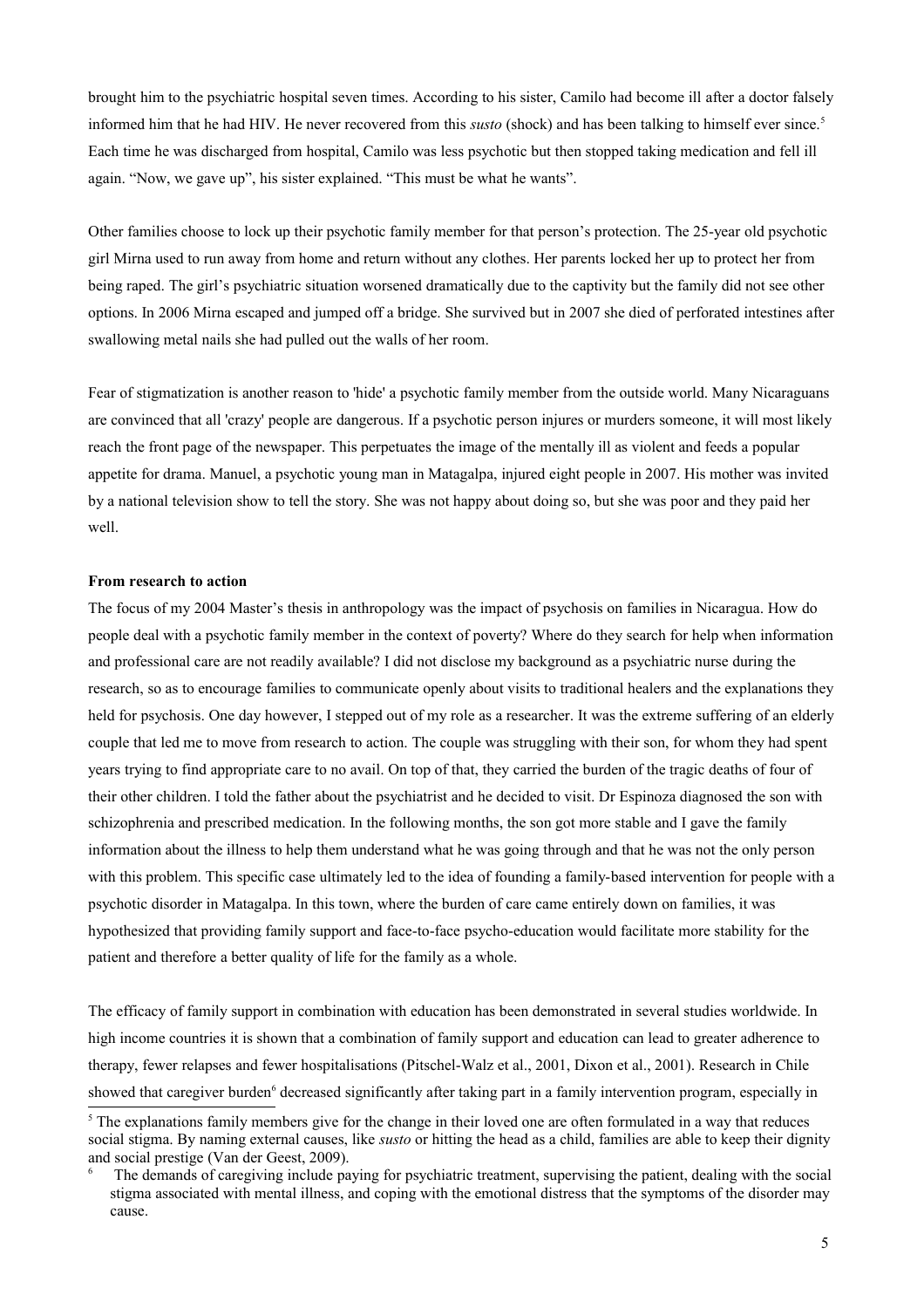caregivers that had not previously received information about the illness (Gutiérez-Maldonado et al., 2007: 739-747). Also, there is increasing evidence that family-based care is more cost effective than institutional care (Saraceno et al., 2007: 4, Patel et al., 2007: 1000). Although there have been very few attempts to introduce family oriented care in lowincome settings, including in Latin America, it seemed a feasible approach for Nicaragua where the mental health system is poorly developed and trained personnel is scarce. A study in a poor urban community in South Africa with limited access to mental health services, describes the positive outcome of an intervention with four multi-family groups (Asmal et al., 2014) and another study, carried out in one of the poorest areas of India, compared community based rehabilitation (CBR) with standard outpatient care and found that outcomes were markedly better in the CBR group (Chatterjee et al., 2003). A study in northern Ghana, where only a handful of community psychiatric nurses provide biomedical treatments, showed some evidence that the organisation of Mental Health Self Help Groups (SHGs) had positive effects on patients and caregivers. Social inclusion increased and outcomes of those who were ill improved because of more consistent treatment (Cohen et al., 2012: 6-7). The SHGs in northern Ghana were organised by BasicNeeds, the largest NGO working in this field. BasicNeeds works with governments to build a sustainable community based mental health care system in African and Asian countries, but to date does not work in Latin America. Their mission is to enable people with mental illness (or epilepsy) and their families to live and work successfully in their communities. The NGO has a broad based approach combining health, socio-economic and community orientated solutions with changes in policy, practice and resource allocation (BasicNeeds, 2015). By employing a similar approach and bringing together families I had met in the context of my research, it was hoped that a start could be made to change the present situation in Matagalpa.

# **The start-up of Cuenta Conmigo**

Stedenband Tilburg-Matagalpa, a Dutch NGO working on issues of sustainable social development and located in Tilburg, the twin town of Matagalpa, was interested to help develop the idea of a family-based intervention for people with a psychotic disorder. Together with Comité Mano Vuelta, their partner organisation in Matagalpa, we prepared a plan in which the short-term goal was described as follows: uniting families and friends of people with a psychotic disorder and helping them set up a support group. A total of 5000 US dollars was raised by the NGO to cover initial setup costs such as transport, office expenses, snacks and drinks for meetings and legal fees.

In 2005 I returned to Nicaragua and met the partner organisation. They provided me with a working space within their office and I started to look for a motivated family member to cooperate in the project. A suitable colleague was found with the help of the psychiatrist Dr Espinoza. He referred to Rosalba as a remarkable person since, unlike many other relatives attending his clinic, she always asked him questions about her son's illness. Her active interest was notable since in Nicaragua it is quite unusual to speak up to someone of high status. Rosalba liked the idea of forming a support group and offered to volunteer in the initial stages. Together we started to visit families in their homes. Most families felt honored by our visit. Many of them had not received visitors for a long time due to having a psychotic family member in the house. During visits Rosalba talked about her experiences as a mother and caregiver. Sharing the same problem and culture, she put the families at ease and encouraged them to talk about their experiences too. Sometimes Rosalba felt uncomfortable with a patient, since she was also influenced by stigmatizing ideas about the mentally ill being violent. Her fear disappeared over time as she learned more about the origins of psychotic symptoms and how these influence behaviour. At the beginning it was one of my main tasks to provide education on these topics. In subsequent years, Spanish-speaking Dutch psychiatric nurses were recruited to volunteer in Matagalpa to take on this role.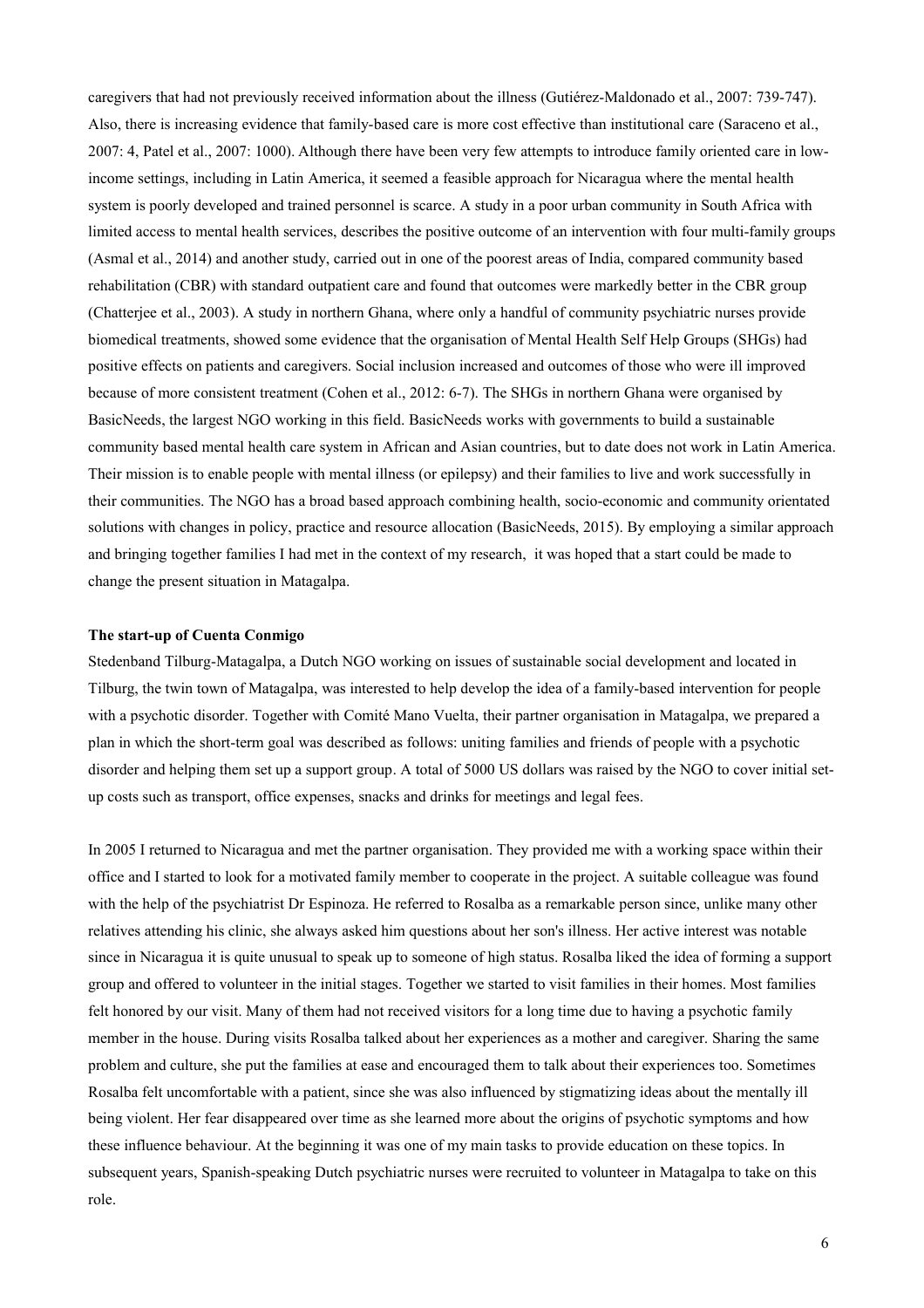After a while we started to invite family members to share their experiences in a group. During these meetings there were feelings of recognition and relief but there appeared to be a great need for information too. We started to develop informative workshops about psychosis, medication and how to deal with difficult behaviour and problems with communication. Over time families started reporting that the atmosphere in their home was improving and that patients were doing better. Building on this progress, we started to organise activities in which both patients and relatives participated. These meetings were meant to reduce stigma and prejudice and to show families what their ill relative was still capable of. Patients and family members played games, painted, danced and became friends with each other.

*Initially, María reacted with scepticism when she was invited to attend a meeting for family members of people with a psychotic disorder. She did not understand how this could help her, all she needed was money. When she was told that she could just attend and listen, she agreed to go. María discovered she was not the only mother with children that heard voices. She started enjoying life again. The visits from CC workers especially helped cheer up José. Years had gone by without anyone visiting their little house, and now he played the cheerful host whenever someone from CC came to visit. Every time he attended one of the family and patient meetings, he wore his shiny purple shirt. For the first time in six years José participated in activities outside his home.*

To this day it is the leisure activities of CC that are appreciated the most. Rosalba and other family members say it reflects the misery families in Nicaragua live with where there is little possibility for poor people to do something fun outside the home.

## **Development of Cuenta Conmigo**

To secure the project the NGO decided on paying a salary to Rosalba. As the day of my departure approached, I encouraged her and the other family members to take ownership of the project and make their own decisions. They decided on the name 'Cuenta Conmigo' meaning: 'You can count on me'. A more detailed project plan was made and CC's general goal became: "A better quality of life for patients suffering from psychotic disorders and their families". The term psychotic disorder was deliberately chosen over schizophrenia to be able to include other psychotic illnesses, but also to minimise stigmatisation. The seven specific objectives to accomplish this goal were the following:

- Organizing a space where patients with psychotic disorders and their families can express their needs and experiences to learn from each other;
- Organizing psycho-educational gatherings so families can acquire skills to take care of their ill relative and of themselves;
- Providing face to face psycho-education and emotional support in the homes of patients and their families;
- Sensitising the community of Matagalpa and health authorities to the problems of patients with psychotic disorders and their families;
- Taking steps to work in collaboration with health professionals and other organisations;
- Lobbying the government for better care for patients with psychotic disorders.

The last two objectives were important. It was not CC's responsibility to *treat* patients. However, CC did want professionals to listen to them and involve them in treatment. Although there is evidence that peer workers working alongside professionals can be highly cost effective and reduce demands on other services (Repper, 2013: 13), the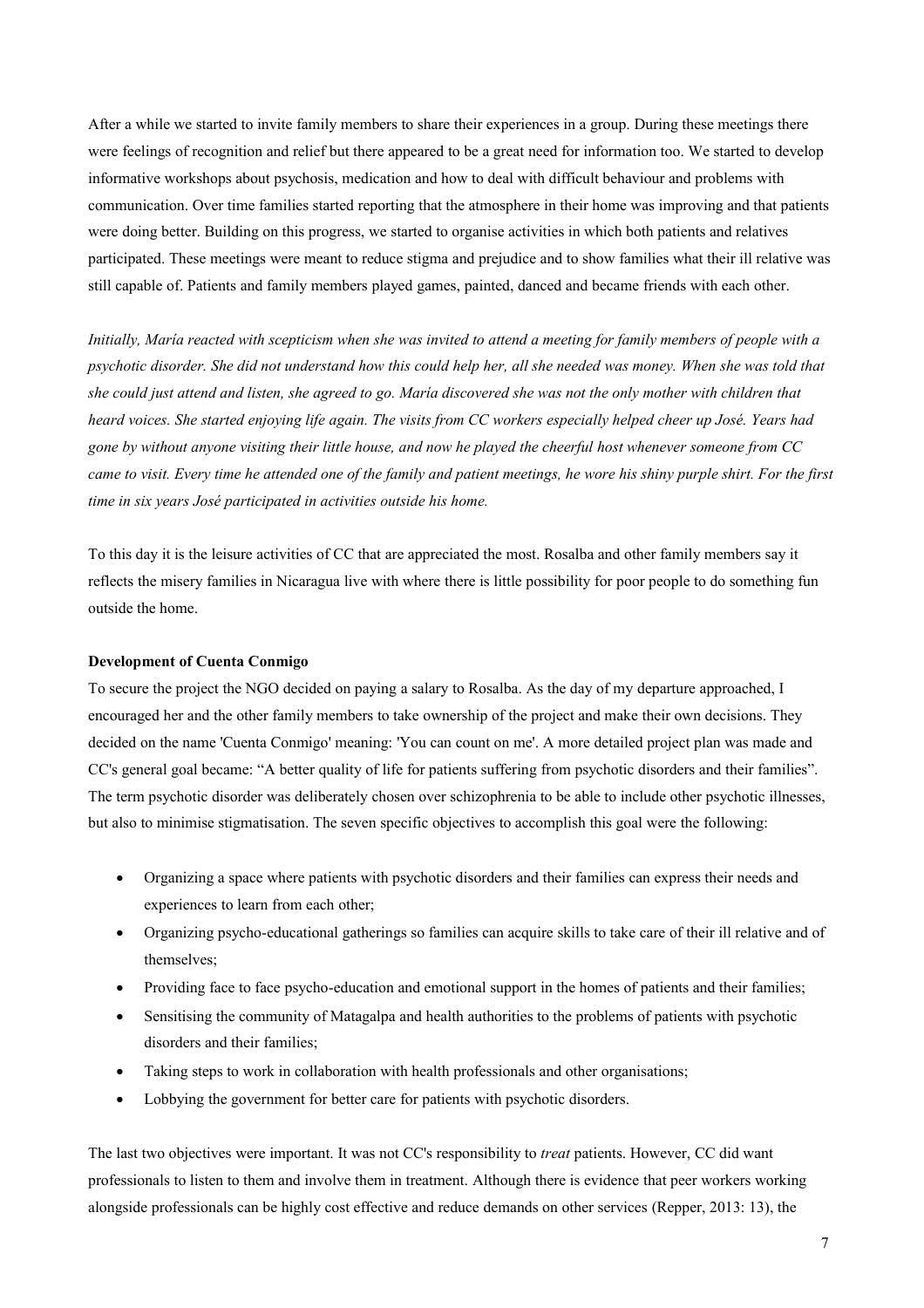implementation can be difficult. Professionals are often attached to their methods and find it hard to accept the expertise of family members (Van Erp et al., 2006: 14). When the idea of the CC project was presented to Dr Espinoza, he did not respond positively and said that all Matagalpa needed was an inpatient clinic. Psychiatrists are often focused on clinical management of individuals rather than family-oriented care (Saraceno et al., 2007: 7). However, the case of Jonathan, a 23-year old young man from Matagalpa, shows the potential benefits of family-oriented care. Jonathan had been taken to the psychiatric hospital at least twice a year since the age of 15. He suffered manic-psychotic episodes in which he thought he was God and undressed himself in the street. His mother was convinced that the devil had taken hold of him when he was in this condition. Neighbours would tie Jonathan up and take him to the hospital. After a couple of weeks, sometimes months, Jonathan was stable again. However, he never continued taking the prescribed medication and soon relapsed. During depressive episodes, Jonathan's mother felt, ironically, relieved because her son would quietly stay in bed all day. However, Jonathan suffered tremendously during these episodes. Regular home visits by volunteer psychiatric nurses from the Netherlands and CC workers led to the mother understanding her son was ill and Jonathan accepting monthly injections. Jonathan is never entirely stable due to temporary unavailability of, or refusal to take, medication; however, hospitalisations have not been necessary ever since.

# **Local ownership versus foreign dependency**

After one year the cohesion of CC had strengthened. Family members and patients called themselves one 'big family' and new ideas and activities had been invented. However, it had been a hard time for Rosalba. We had not foreseen that giving a poor woman a paid job would cause so much envy among neighbours and acquaintances. To become someone of status in Matagalpa, as in many poor rural communities in Nicaragua, can put the person in a vulnerable situation and invoke *envidia* (envy) and hostility from other members of the community. It took years before Rosalba received the respect she deserved. This is important to take into account when working through community workers in similar settings. Another challenge appeared as the Dutch government started to reduce its international aid budget as part of restructuring following the economic crisis of 2008. The NGO struggled to raise the necessary funds and over the next few years CC operated on a budget of around 5000 US dollars a year. Despite the difficulties, CC aimed to develop itself into a legally recognised NGO with its own office and meeting space. A psychologist was hired to conduct home visits so Rosalba could focus on the management of the organisation. A local committee of family members was set up and procedures to become registered as an official NGO were started. Furthermore, CC became a learning environment where Nicaraguan psychology and nursing students could gain practical work experience and Spanish-speaking Dutch psychiatric nurses, including myself, kept coming to Matagalpa to volunteer, bringing their own expertise and increasing their skills in working across cultures.

*A psychiatric nurse that volunteered for CC searched for a solution to help María understand what her son Matías*  went through every day. While José was doing better, Matías continued to cause trouble for María. She did not *understand why he refused to wear clean clothes and often yelled at him, calling him a pig, which aggravated Matías' restlessness. The nurse made her listen to a self-made recording of 'voices' played through a set of headphones. The voices talked over the top of each other and some of them gave instructions to the listener. María said the voices were making her 'crazy' and the nurse convinced her to visit the psychiatrist. Dr Espinoza advised to mix medication into Matías' drinks to reduce the intensity of his psychotic experiences.[7](#page-7-0) In the months that followed there were vast* 

<span id="page-7-0"></span><sup>7</sup> Covert administration of medication is common in low-income countries. In the absence of adequate health services health professionals and families feel they have no other viable alternative. The ethical aspects of this phenomenon relating to autonomy and consent have been discussed in several studies. Some argue that restoring the patient's capacity serves to promote their autonomy. Others argue that patients can be abused in the process (Srinivasan et al.,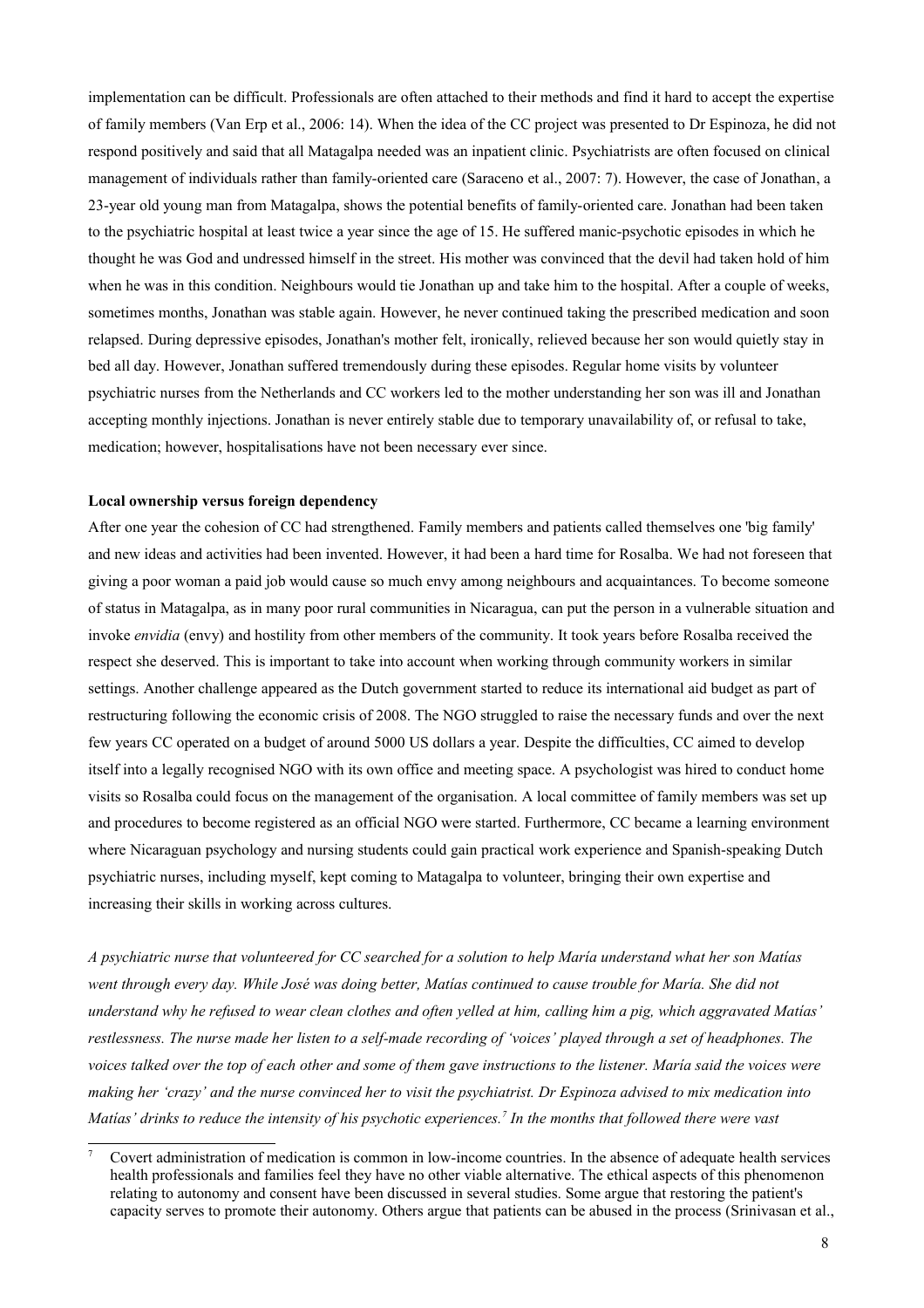*improvements in his behaviour. He started greeting the visiting CC workers and sat down at the table with them when asked to. He also started looking in the mirror again, washing himself and wearing clean clothes. A CC worker accompanied Matías to the market to buy shoes, which required a lot of effort after twenty years of walking barefoot. The people in the neighbourhood noticed the changes in Matías' appearance and behaviour and started greeting him again. A complete recovery for Matías is very unlikely after having been psychotic for such a long time but it was touching to see the elderly María getting her son back.*

In 2010 the Dutch NGO pulled out because of further government budget cuts and CC alone became responsible for raising all funds. The organisation was urged to look for funding themselves but this was complex as the family members who ran it lacked knowledge, written communication skills and suitable networks for fund raising. They applied for financial help from the local government but to no avail. The person in charge of mental health policy reported that mental health was not a priority of the Nicaraguan government and therefore there was no budget for such projects.

Nowadays most funds are raised by private networking and charitable fundraising in the Netherlands. The CC budget largely consists of overhead costs such as wages and rent, which public funds generally are not keen to subsidise. This donor condition is an obstacle to further development and the sustainability of the project. First of all it is unlikely that CC would continue to exist if work had to be done on a completely voluntary basis. Second, if CC is not able to rent a building, it will not be possible to create a space where people can meet. Eventually a Dutch family bought a house in Matagalpa to accommodate CC and a laundry service was set up to generate an income to cover CC's overheads. The washing-machines were also purchased by charitable donations from the Netherlands.

To strengthen its position and to increase opportunities to influence mental health policy in Nicaragua, CC participates in committees and with federations that are indirectly linked to the goals of CC. Workers from CC join meetings of the Municipality of Matagalpa, the local department of the Ministry of Health, and representations from national disability organisations, COMPED<sup>[8](#page-8-0)</sup> and FECONORI.<sup>[9](#page-8-1)</sup> However, compared to physical conditions, mental health care is never top of the agenda. In 2011 CC got involved in an exchange program of the Association for Training and Research for Mental Health (ACISAM<sup>[10](#page-8-2)</sup>) in El Salvador and in 2014 this organisation started a four year project subsidised by the Inter-American Foundation (FIA<sup>[11](#page-8-3)</sup>). The project aims to increase and strengthen a network of users and families in Central America. It wants to help them fulfil their potential to become empowered partners to improve mental health and be a model for reducing the global gap in mental health and combating the stigma of people with mental disabilities (ACISAM, 2014). CC is included as a member and in 2015 the Central American Network of service users and family members<sup>[12](#page-8-4)</sup> had its first meeting. CC hopes that the forging of links with local and national organisations and membership of the international network will perpetuate its work into the future. However financial uncertainty remains. The laundry service, the small business that was meant to make CC more independent from external funding, is causing the family members a great deal of stress as the management is complicated and time consuming in addition to the other activities.

<span id="page-8-0"></span><sup>2002: 534-535,</sup> Teferra et al., 2013: 6).

 $\frac{8}{2}$  Comisión de Personas con Discapacidad (Commission for People with Disabilities)

<span id="page-8-1"></span><sup>9</sup> Federación de Asociaciónes de Personas con Discapacidad (Federation of People with Disabilities)

<span id="page-8-2"></span><sup>&</sup>lt;sup>10</sup> Asociación de Capacitación e Investigación para la Salud Mental

<span id="page-8-3"></span><sup>&</sup>lt;sup>11</sup> Fundación Interamericana<br><sup>12</sup> Pod Peginal de Solud Me

<span id="page-8-4"></span><sup>12</sup> Red Regional de Salud Mental Centroaméricana: Una red de grupos de usuarios y familiares (Central American Regional Network for Mental Health: A network of user groups and family members)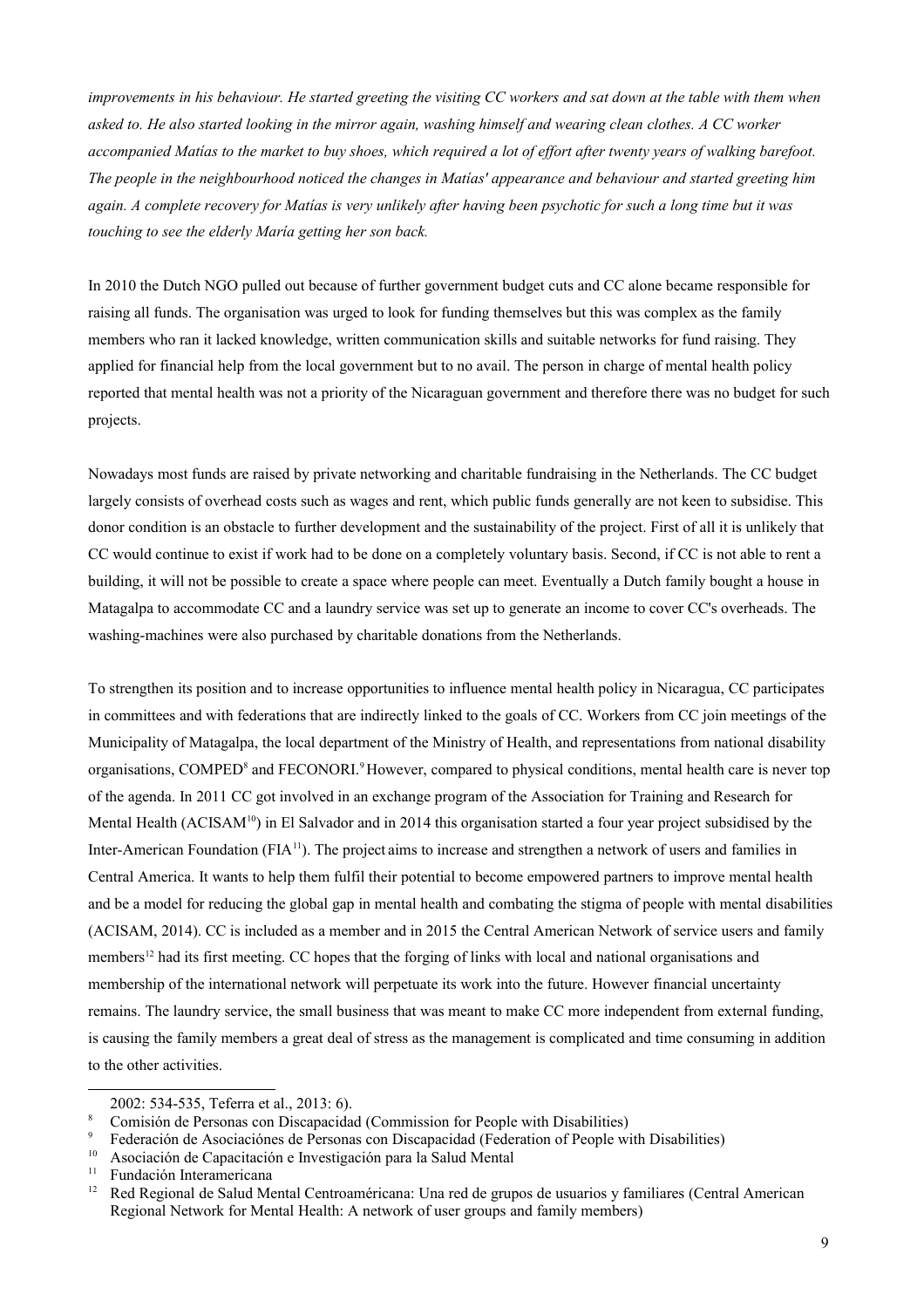### **Cuenta Conmigo Today**

CC staff currently include a coordinator, a psychologist, a bookkeeper, two laundry assistants and a local committee of volunteers consisting of four family members and one patient. CC works as a team. While each person is individually responsible for certain tasks, they often provide assistance to the others when needed. CC's goals and objectives are still more or less the same as ten years ago and meetings are still held on a weekly basis. Except for the leisure activities, the attendance of meetings is not high. This feature has also been reported by other countries in the Central America Network. Family members in Matagalpa say that they have the most benefit from home visits as they cannot always come to meetings because they have no one to care for their ill relative or other smaller children when they are away from home. Other family members have to work during weekends when meetings are held. In studies on support-group participation among lower socioeconomic caregivers other barriers to access are mentioned, such as transportation problems, hesitation over sharing feelings in the group or worry about getting along with other members (Biegel et al., 2004). Given the fact that CC's leisure activities are well attended, identifying more precisely the barriers at work here remains elusive. In surveys carried out to evaluate the activities, family members remain unclear about their motives for not joining group meetings but they consistently mention that CC has changed their lives in a positive way. Knowing that they are not alone, understanding of the illness and social acceptance are the most frequent benefits reported. There are about 90 families known to CC. On average, 53 are actively involved in the organisation. In 2014, 499 home visits were made. Families find out about CC through posters, public events, radio and local television, but mostly by word of mouth. The psychologist is often accompanied by a local psychology student, family member or foreign volunteer. They listen to the stories of the patients and family members and observe them in their home environment. Depending on each individual's circumstances, they offer the family counseling, psycho-education and practical help. They write reports about the home visits. Once in a while the experiences of patients and family members are assessed through individual surveys using a questionnaire but structured evaluation of the CC program does not yet exist. There are no evaluation tools to monitor adherence to therapy, relapses or hospital admissions and there has never been a baseline measurement. This lack of formal evaluation makes it difficult to prove CC's effectiveness. Until today CC's success is evident primarily through powerful personal stories<sup>[13](#page-9-0)</sup>:

*The question remained who was going to mix the medication into Matías' coffee when María would die, because he would not take these by himself. María prayed every day, asking God to come and get her sons before her. Her prayers went unanswered and she passed away in 2009. José found her dead in bed early one morning. Several CC board members and family members attended her wake. People were glad that María could finally rest in peace but were also worried about her two sons. After María's death, the neighbours raised money for a few repairs to the small house where José and Matías now lived by themselves. They also bought a bed for Matías. One of María's sisters started to bring daily meals to her nephews and a neighbour became responsible for giving Matías his medication. José and Matías managed with the help of their aunt, neighbour and CC, although José's mental health deteriorated a lot after his mother's death. It became obvious that not he, but Matías had become the stronger of the two brothers. In 2011 José died of stomach problems and Matías remained alone in the small house. CC workers visit regularly and his aunt and neighbour are still looking after his food and medication. The situation is sad, but it would have been worse if Matías had become one of the many psychotic wanderers of Matagalpa. Matías' metamorphosis had made a big impression on the neighbourhood. His neighbours are no longer afraid of him and even cherish him now that he is* 

<span id="page-9-0"></span><sup>&</sup>lt;sup>13</sup> This qualitative approach to evaluation has also been employed by BasicNeeds who collect first person narratives as evidence and use these to promote their work.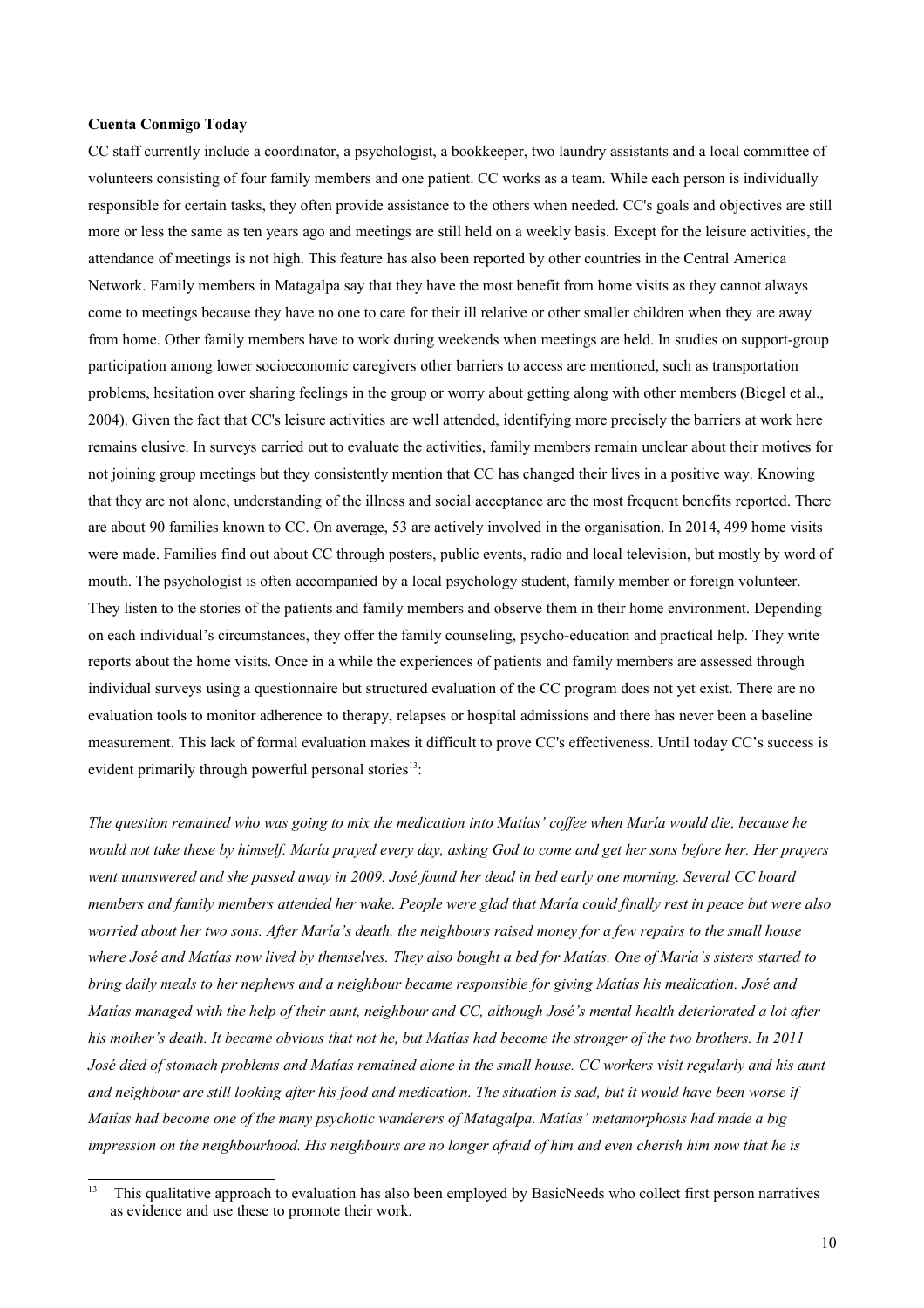*alone.*

#### **Discussion and Conclusion**

This chapter describes the emergence of Cuenta Conmigo, a nonprofit organisation for individuals with a psychotic disorder and their families in Matagalpa, Nicaragua, which aims to improve quality of life through education and peer support by the means of home visits and group meetings. In Matagalpa it is seen that valuable money and energy are wasted when solely focusing on clinical management. If families do not get information on the illness symptoms, management of medication and possible side effects, patients continue to relapse or do not stabilize at all. The experiences of CC suggest the huge potential of family-based interventions to improve the quality of life of people with mental illness and their families in low-income settings. The positive outcome of CC's approach has so far only been derived from personal stories and surveys. These narrative accounts are important qualitative data but the organisation faces the challenge to put into practice a structured evaluation program to monitor its work and prove its success to policymakers.

The Lancet Global Mental Health Group (2007) calls for scaling up mental health services in low-income countries and developing community programs to improve mental health practice. However several barriers have to be overcome. In Nicaragua and many similar low-income settings, financial resources are scarce, mental health is a low priority on the public health agenda, and there is a lack of knowledge of mental illness among general health workers. The mental health system in Matagalpa is now limited to psychiatrists prescribing medication and/or referring patients to the only psychiatric hospital in Managua. CC hopes that the Nicaraguan goverment will invest in community-based care. As Murthy expresses it: "Developing countries have an unique opportunity to build mental health programmes on the strengths of families" (Murthy, 2003: 37). However he describes three conditions needed to support a family-based approach. Firstly, families require professional support to develop caring skills and access to crisis support and respite care, as well as emotional support. Secondly, families need financial support to replace income lost through caring responsibilities and to help them establish self-help groups. Finally family-based interventions will require significant shifts in attitudes and practices among policy makers and those working in mental health care to develop partnerships with families and make the experiences of the family an essential part of mental health programme and policy development (Murthy 2003).

As for CC, the organisation has been seeking cooperation with the local government but has encountered financial limitations and little official interest so far. The organisation has also been participating in local health committees and federations over the past ten years but it is hard to get mental health on the agenda. Although CC could play an important advocacy role in the battle for improving mental health practice, the organisation has very limited skills in this area. The Lancet Global Mental Health Group suggests that the World Bank, other development banks, donor agencies in high-income countries and philanthropists invest in strengthening the capacity of consumer organisations and engage them as equal partners (Global Mental Health Group, 2007: 94-95). However, negotiating on a macro level is not an easy task and CC workers do not speak English. The recent establishment of the Central American Network to help empower organisations like CC is grounds for cautious optimism. For the time being however, as with many small NGOs, CC continues to depend on private fund-raising activities in the Netherlands and the contribution of Dutch volunteers meaning that the future sustainability of the organisation remains uncertain. The experiences of CC suggest the potential value of family interventions in low-income settings. However more people could share in these benefits if mental health policy makers prioritise the needs of service users and family members, allocate funds for mental health,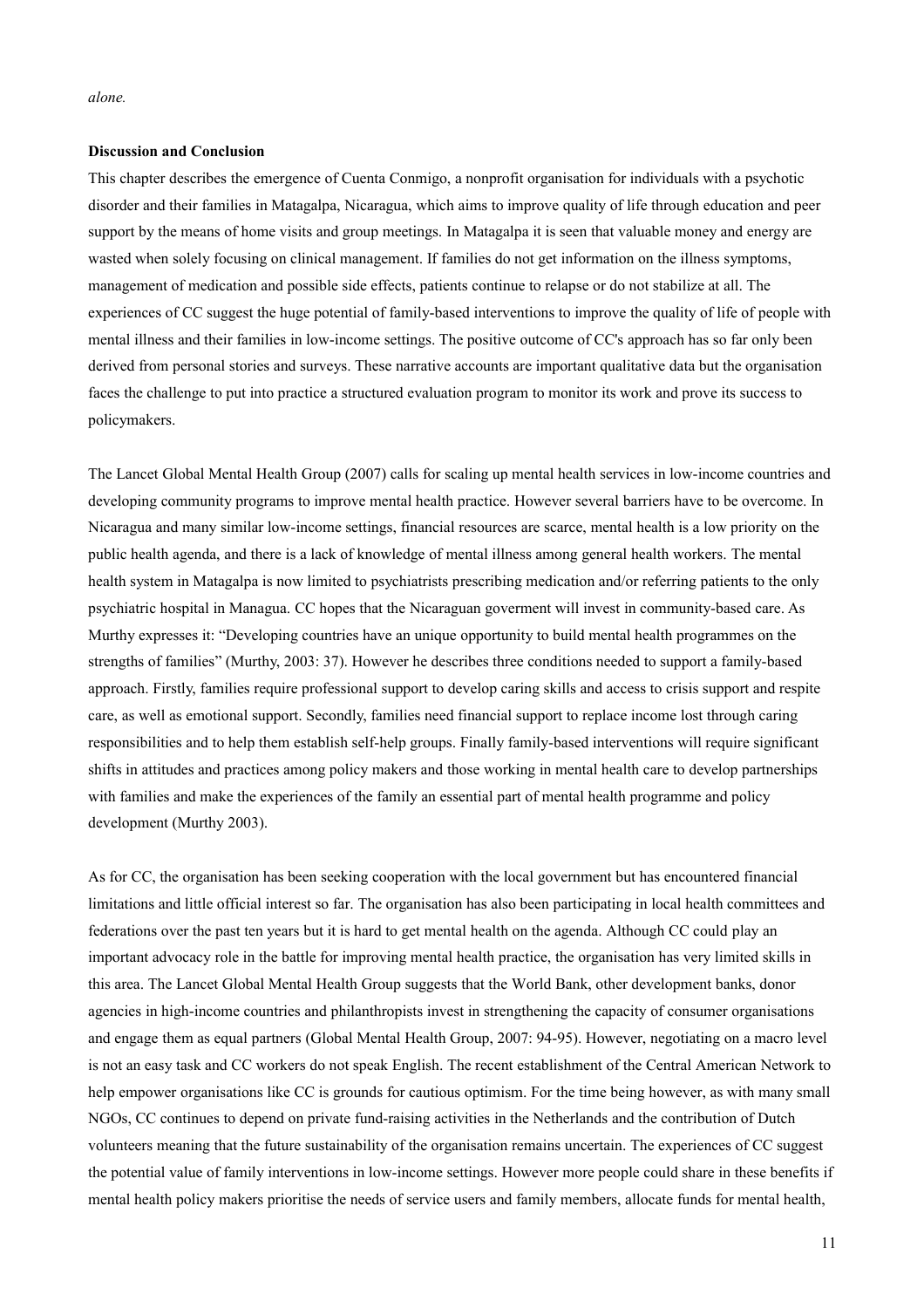and reorganise health systems around community-based interventions.

#### **Acknowledgements**

I want to thank Geertje van der Geest, Gerben Wieldraaijer, Kate Matuszewski, Kees van der Geest, Koen Kusters, Sjaak van der Geest, and Wendy Nelissen for their helpful comments on earlier drafts of this chapter. Above all I am especially grateful to everybody who participated in the research and contributed to CC.

#### **References**

ACISAM 2014. Central American network of people with psychosocial illnesses to improve mental health and reduce stigma. *Public Statement.* Retrieved in 2015, from http://www.iaf.gov/index.aspx?page=2142

Asmal, L., Mall, S., Emsley, R., Chiliza, B., & Swartz, L. 2014. Towards a treatment model for family therapy for schizophrenia in an urban African setting: Results from a qualitative study. *International Journal of Social Psychiatry*, *60*(4), 315-320.

BasicNeeds 2015. Retrieved in 2015, from<http://www.basicneeds.org/>

Biegel, D. E., Shafran, R. D., & Johnsen, J. A. 2004. Facilitators and barriers to support group participation for family caregivers of adults with mental illness. Community Mental Health Journal, 40(2), 151–166.

Cohen, A., Raja, S., Underhill, C., Yaro, B. P., Dokurugu, A. Y., De Silva, M., & Patel, V. 2012. Sitting with others: mental health self-help groups in northern Ghana. *International Journal of Mental Health Systems* 6(1), 1

Chatterjee, S., Patel, V., Chatterjee, A., & Weiss, H. A. 2003. Evaluation of a community-based rehabilitation model for chronic schizophrenia in rural India.*The British Journal of Psychiatry*, *182*(1), 57-62.

Dixon, L., McFarlane, W. R., Lefley, H., Lucksted, A., Cohen, M., Falloon, I., Mueser, K., Miklowitz, D., Solomon, P. & Sondheimer, D. 2001. Evidence-based practices for services to families of people with psychiatric disabilities. *Psychiatric Services 52*(7), 903-910.

Gutiérez-Maldonado, J. & Caqueo-Urízar, A. 2007. Effectiveness of a psycho-educational intervention for reducing burden in Latin American families of patients with schizophrenia. *Quality of Life Research*, *16*(5), 739-747.

IFAD 2014. Retrieved in 2015, from<http://www.ruralpovertyportal.org/country/home/tags/nicaragua>

Informe de País Republica de Nicaragua basado en datos del IESM-OMS 2005.

Kohn, R., Levav, I., Almeida, J. M. C. D., Vicente, B., Andrade, L., Caraveo-Anduaga, J. J. & Saraceno, B. 2005. Mental disorders in Latin America and the Caribbean: a public health priority. *Revista Panamericana de Salud Pública*, *18*(4-5), 229-240.

Murthy, R. S. 2003. Family interventions and empowerment as an approach to enhance mental health resources in developing countries. *World Psychiatry*, *2*(1), 35.

Pitschel-Walz, G., Leucht, S., Bäuml, J., Kissling, W., & Engel, R. R. 2001. The effect of family interventions on relapse and rehospitalization in schizophrenia. A meta-analysis. *Schizophrenia bulletin 27*(1), 73-92.

Patel, V., Araya, R., Chatterjee, S., Chisholm, D., Cohen, A., De Silva, M., Hosman, C., McGuire, H., Rojas, G., van Ommeren, M. 2007. *Treatment and prevention of mental disorders in low-income and middle-income countries. The Lancet*, *370*(9591), 991-1005.

Repper, J. 2013. *Peer Support Workers: Theory and Practice*. Centre for Mental Health and Mental Health Network, NHS Confederation.

Saraceno, B., van Ommeren, M., Batniji, R., Cohen, A., Gureje, O., Mahoney, J., Sridhar, D., Underhill, C. 2007. *Barriers to improvement of mental health services in low-income and middle-income countries. The Lancet* (9593), 1164-1174.